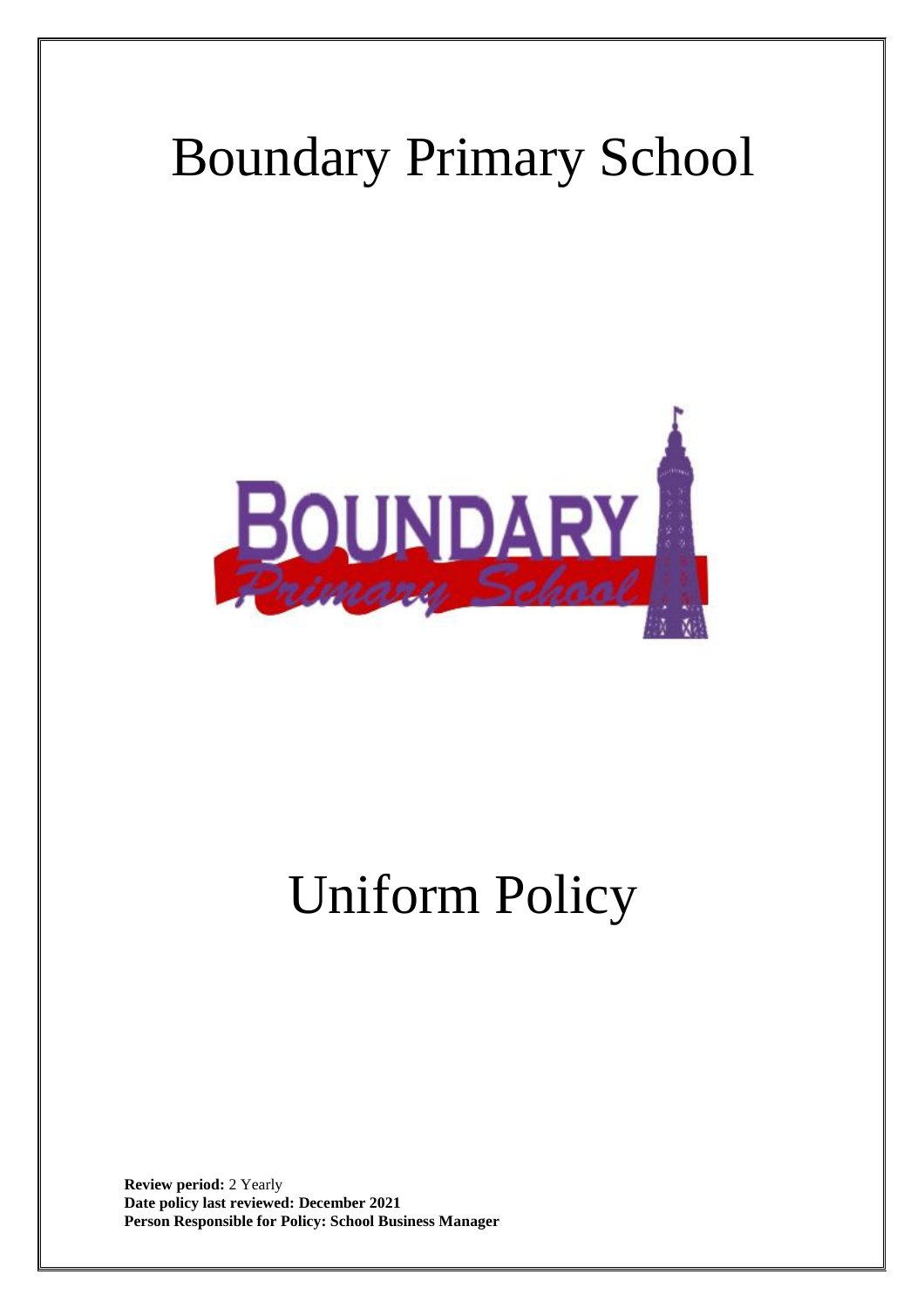#### **Introduction**

It is our school policy that all children wear school uniform when attending school, or when participating in a school-organised event outside normal school hours. We provide a complete list of the items needed for school uniform for all new children to our school and it is also provided as appendix A at the end of this document.

#### **Aims and objectives**

Our policy on school uniform is based on the notion that school uniform:

- promotes a sense of pride in the school;
- engenders a sense of community and belonging towards the school;
- is practical and smart;
- identifies the children with the school;
- prevents children from coming to school in fashion clothes that could be distracting in class;
- makes children feel equal to their peers in terms of appearance;
- is regarded as suitable wear for school and good value for money by mostparents;
- is designed with health and safety in mind.

#### **Jewellery**

On health and safety grounds we do not allow children to wear jewellery in our school.

The exceptions to this rule are:

ear-ring studs in pierced ears

We ask the children to remove these objects during PE, games and swimming for health and safety reasons.

*The school advises parents who wish their children to have their ears pierced to do so at the beginning of the school summer holidays.*

#### **Extreme haircuts**

The school does not permit children to have 'extreme' haircuts that could serve as a distraction to other children.

Hairstyles and haircuts which are deemed too extreme such as tramlines, stars, shaved heads, extreme patterns 'V' styles, Mohican cuts are also forbidden. Pupils with long hair should also tie it back for safety reasons.

#### **Footwear**

The school wants all children to grow into healthy adults. We believe that it is dangerous for children to wear shoes that have platform soles or high heels, so we do not allow children to wear such shoes in our school. Neither do we allow children to wear trainers to school; this is because we think that this footwear is appropriate for sport or for leisurewear, but is not in keeping with thesmart appearance of a school uniform. We require all children to wear black shoes as stated in the uniform list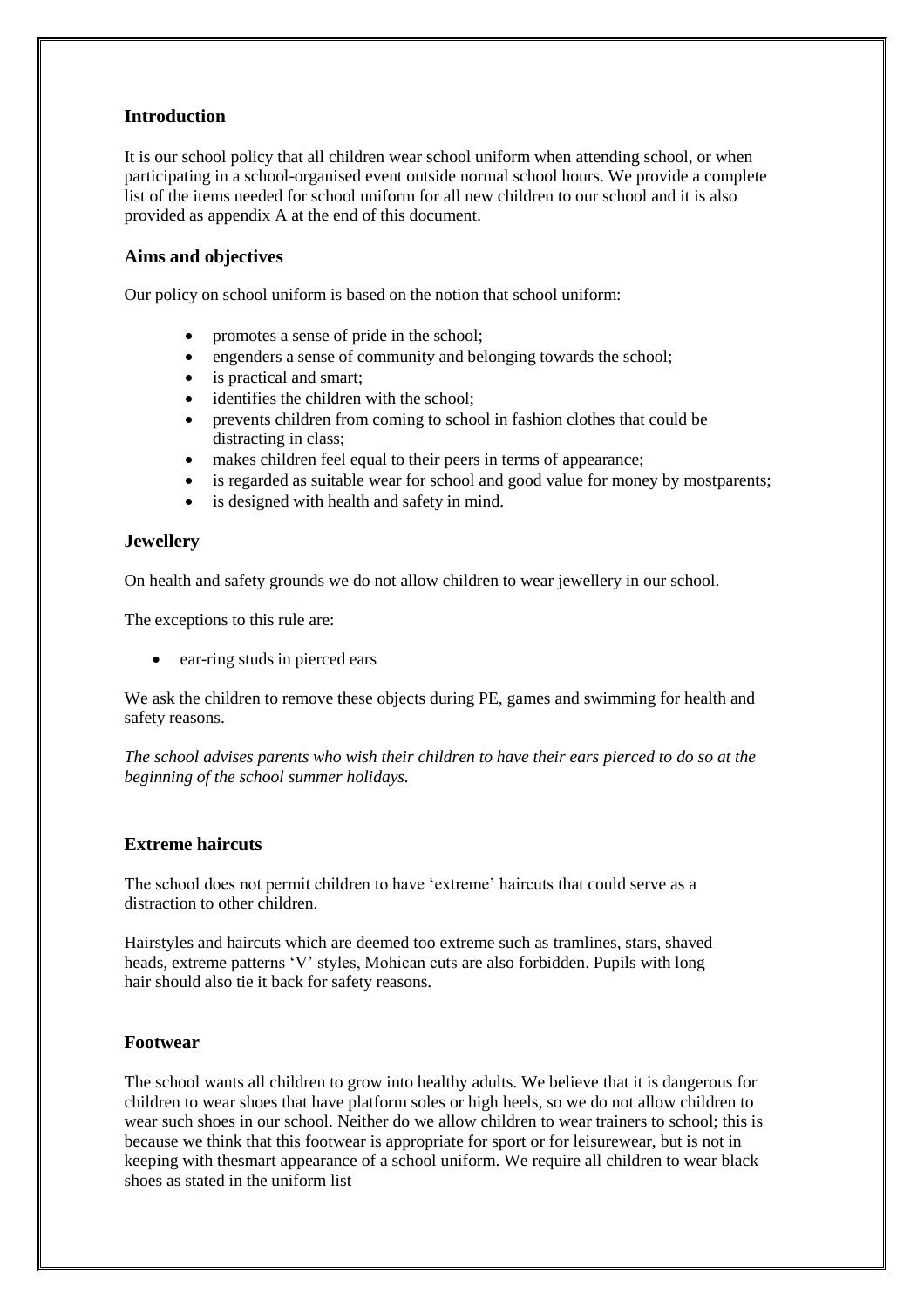In winter time, winter black shoes or black boots may be worn, they must be plain black boots with no patterns or colour.

Trainers of any colour are not permitted as part of the school uniform.

#### **The role of parents**

We ask all parents who send their children to our school to support the school uniform policy. We believe that parents have a duty to send their children to school correctly dressed and ready for their daily schoolwork. One of the responsibilities of parents is to ensure that their child has the correct uniform, and that it is clean and in good repair.

If any parent would like the school to modify the uniform policy, they should make representation, in the first instance, to the headteacher. The school welcomes children from all backgrounds and faith communities. If there are serious reasons, for example on religious grounds, why parents want theirchild to wear clothes that differ from the school uniform, the school will look sympathetically at such requests.

#### **The role of governors**

The governing body supports the headteacher in implementing the school uniform policy. It considers all representations from parents regarding theuniform policy and liaises with the headteacher to ensure that the policy is implemented fairly and with sensitivity.

It is the governors' responsibility to ensure that the school uniform meetsall regulations concerning equal opportunities.

Governors ensure that the school uniform policy helps children to dress sensibly, in clothing that is hardwearing, safe and practical.

#### **Monitoring and review**

The governing body monitors and reviews the school uniform policythrough its committee work by:

- considering, with the headteacher, any requests from parents for individual children to have special dispensation with regard to school uniform;
- requiring the headteacher to report to the governors on the way the schooluniform policy is implemented.

#### **Uniform**

The School Uniform is:

- grey trousers (boys or girls) and grey or black socks
- grey school skirt (for girls) and charcoal grey/ black woolen tights or grey or black socks
- white shirt,
- purple jumper or cardigan with school logo on (available from Ragamuffins or Uniform and Leisurewear)
- school tie (available from Ragamuffins)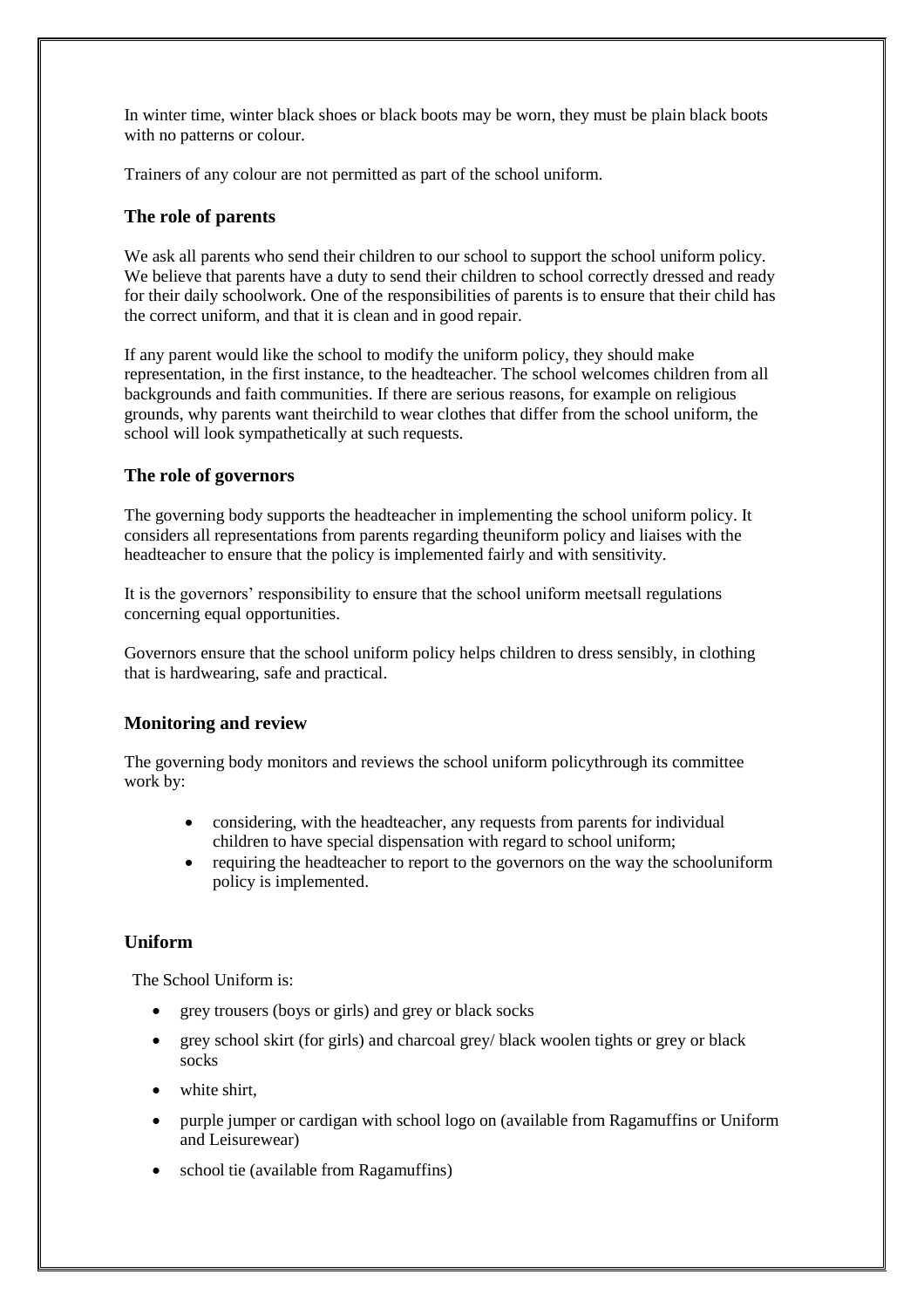#### **In summer (from Easter to the end of the Summer term):**

- purple and white gingham dresses or white shirts and skirt, trouser or pinafore (for girls)
- White shirt and grey trousers or shorts (for boys)

*NB. Trousers and shorts worn in school for uniform must be appropriate uniform style material and 'cut', not sportswear or fashion styles.*

#### **PE kit:**

- Black Plimsolls (trainers for outside use)
- Black PE shorts
- White T-shirt
- Black tracksuit bottoms for the winter months (for outside use)

The PE kit should remain in school all week and parents are asked to collect on a Friday, was the kit and return on a Monday morning.

All items of clothing – including shoes and wellingtons – should be clearly marked with the child's name.

#### **Nursery/Reception children**

All children who attend our nursery or reception classes are asked to provide a sun hat in the summer months and wellington boots in the winter months. This allows the children to access their continuous provision safely throughout the school year.

#### **Forest School**

All children at Boundary Primary School have access to Forest School on site at various times throughout the school year. All children are required to bring in appropriate clothing and wellington boots to access this activity. Details of your child's class dates are always sent out in advance by individual class teachers.

#### **Nearly New Uniform**

Boundary Primary School have a Nearly New Uniform scheme, offering items of uniform in good condition free of charge to parents.

Any donations of good quality uniform to replenish our stock would be very much appreciated so

if you have any outgrown uniform you cannot use, please send it into school.

The scheme is open at the start of each term and takes place in the main school hall from 3.30 –

4.00pm.

If you cannot wait and need support please feel free to email [admin@boundary,blackpool.sch.uk.](mailto:admin@boundary,blackpool.sch.uk)